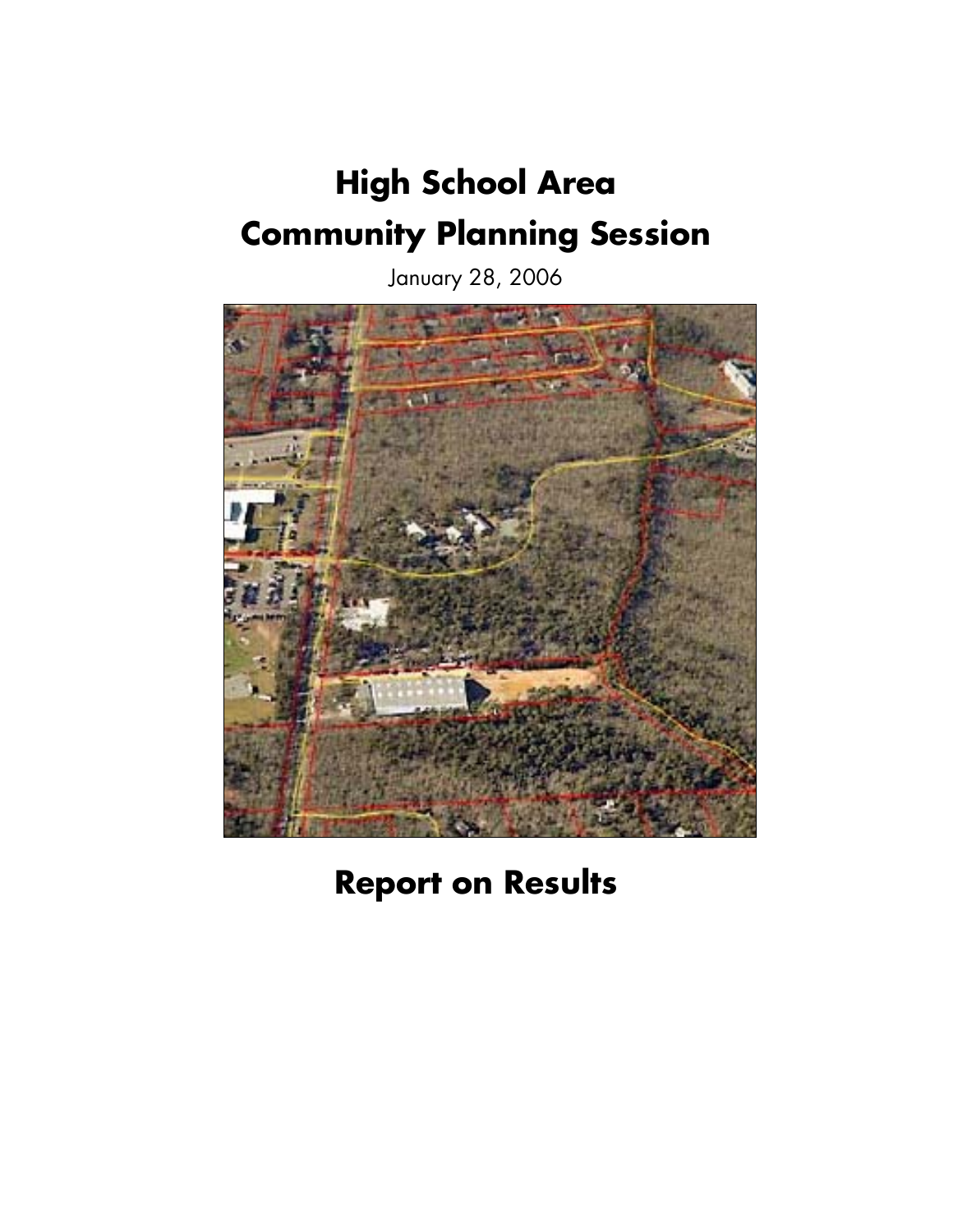On Saturday, January 28, 2006, about 35 people participated in a community planning session, held to look at the future of the area around the Martha's Vineyard Regional High School. This was part of an effort initiated by the Commission to come up with an overall vision for how this area can be developed most effectively. The session was sponsored by the Oak Bluffs Board of Selectmen and Planning Board in cooperation with the Martha's Vineyard Commission and with the support of the High School Land Use Planning Committee. It was held between 8:30 a.m. and noon in the High School Library.

The purpose of the community planning session was to generate ideas about the planning of the area around the High School by involving a variety of people including those involved in area facilities and properties, members of organizations and town boards, as well as members of the general public. This will contribute to the subsequent formulation of a plan for the area that will help guide future.

It was suggested to participants that they focus primarily on the physical planning of the area, addressing issues such as Character; Uses and Buildings (various existing, proposed, and possible future uses including the locations of buildings), Traffic and Transportation (pedestrian and bicycle network; road network and parking; public transit); Open Space.

The study area included all public and private properties in the area bounded by the State Forest to the south, Barnes Road to the west, the Southern Woodlands Land Bank property to the north and the existing neighborhoods to the east, with a primary focus on the publicly owned lands on the north side of the Edgartown - Vineyard Haven Road.

The committee had put forward the following preliminary goals for the effort.

- Create a cohesive whole that is more than the sum of the parts.
- Make the area pedestrian-friendly with strong and safe links between activities, especially the main ones. Accommodate bikes. Facilitate the use of public transit.
- Favor shared use of parking lots to help reduce paved/gravel areas.
- Minimize the impact of roads, and the number of curb cuts on the Edgartown Vineyard Haven Road.
- Set up effective wastewater treatment, including maximum nitrogen reduction, possibly by means of a district treatment facility.

The participants were divided into five Teams and spend much of the morning brainstorming about and sketching up various alternative proposals for how the area could be planned. At the end of the morning, one representative of each Team presented a summary of the Team's ideas. This report summarizes results of the session.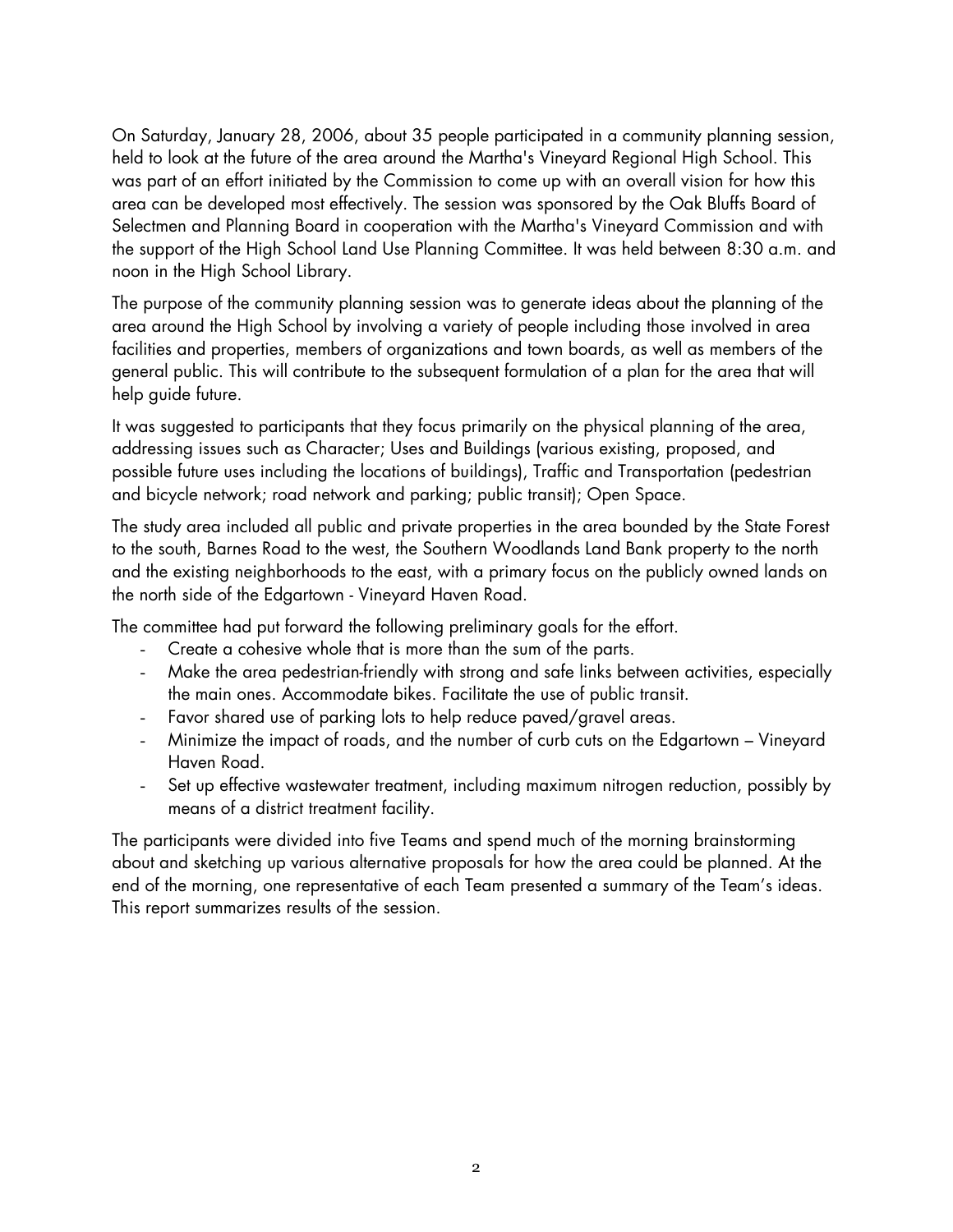## **1. Background Information**

In 2005, the YMCA came to the MVC with preliminary plans for its new building across from the high school; the Commission identified the need for an overall plan for the area. With the MVC's encouragement, and the support of the School Committee, the YMCA organized a meeting in November with users of the high school property, abutters, and other interested parties (School District, Land Bank, IEH, Arena, YMCA, Affordable Housing Committee, Planning Board, MVC, skate park, etc.). A steering committee was set up made up of Michael Dutton (Oak Bluffs selectmen), John Bradford (Oak Bluffs Planning Board), Priscilla Sylvia (MVRHS School District), Judy Crawford (YMCA), and Mark London (MVC).

The goals were to look at where proposed and potential new activities might be located, how pedestrian and bicycle paths, roads, and parking could be safely and efficiently organized, whether there is a possibility of dealing more effectively with wastewater, and what the overall character of the area should be. Two sub-committees were formed: Transportation (coordinated by MVC planner Paul Foley) and Wastewater (coordinated by Michael Dutton).

The proposed and possible new uses proposed in the area include:

- YMCA slated for 5 acres east of Community Services,
- Affordable Housing slated for the 7.5 -acre Resident Homesite lot east of the arena as well as a 20-acre site to be traded with the Land Bank and relocated north of the first lot,
- Future Educational Uses the land west of Community Services, referred to as the Middle School site based on its originally planned uses, is being held for an undefined future purpose,
- Superintendent's Office a building of approximately 10,000 square feet.

The photo on the next page gives an overview of the area being discussed. The table on the following page summarizes the main existing and projected uses in the area.

In the next phase of this process the steering committee will analyze the results, analyze the community needs table, and identify the options for locating the YMCA in the most advantageous position for all the parties concerned.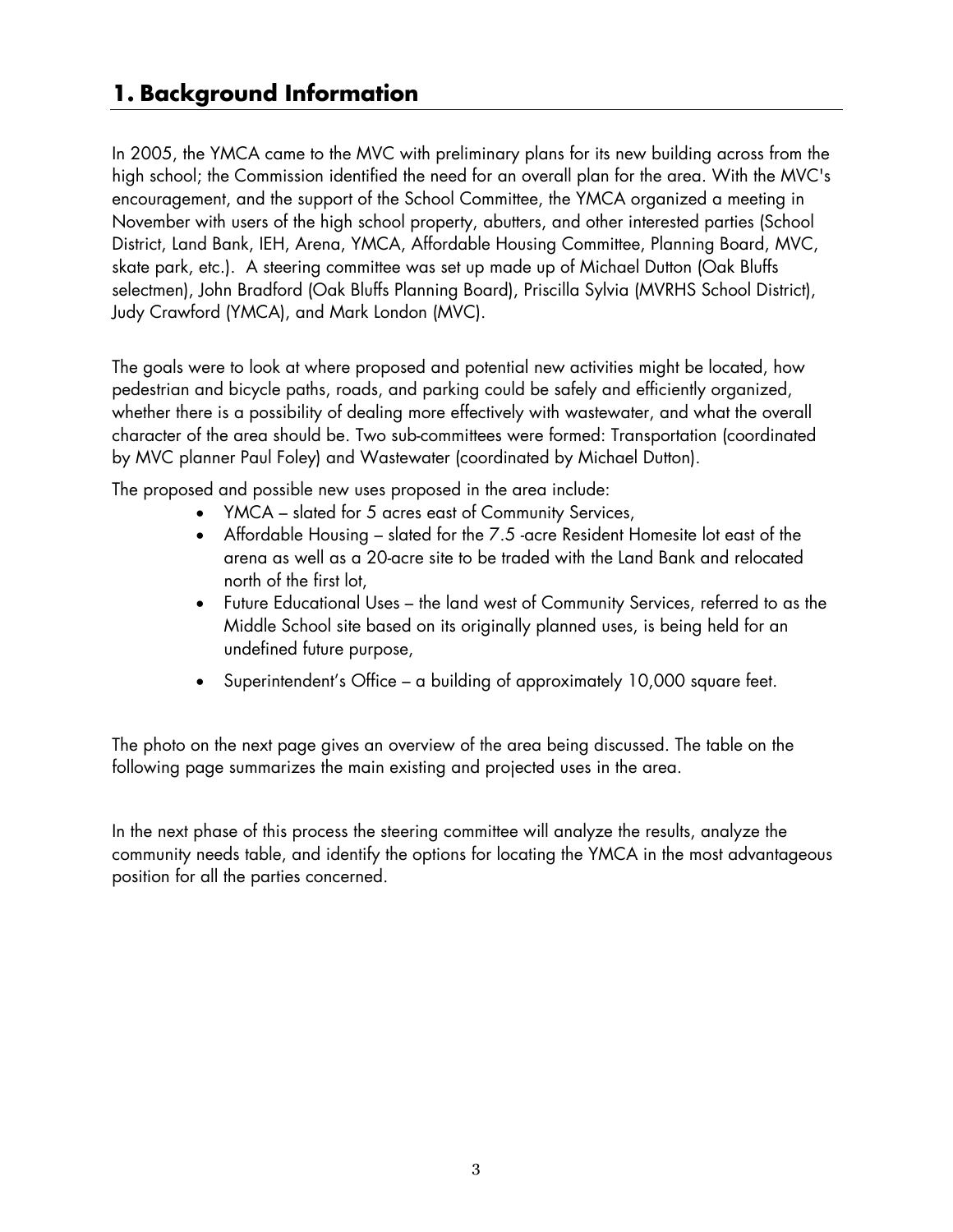

**Campus Planning Area Overview**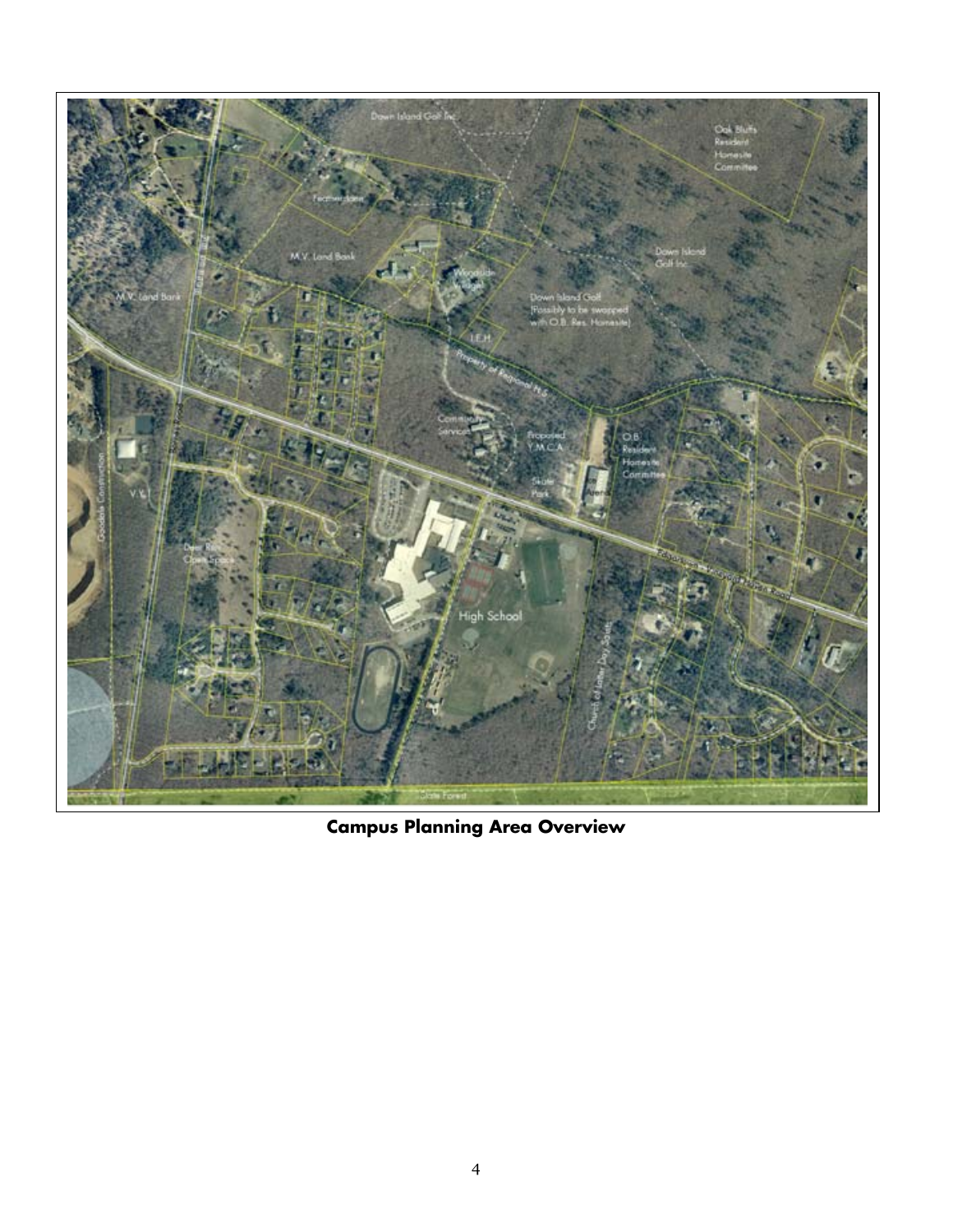## **Community Needs Table**

|                       | <b>Community</b>      |                       |                      |                  |                        |
|-----------------------|-----------------------|-----------------------|----------------------|------------------|------------------------|
|                       | <b>Services</b>       | Ice Arena             | <b>High School</b>   | <b>YMCA</b>      | I.E.H.                 |
|                       |                       |                       |                      |                  | M 50 Lots 87,          |
| Location:             |                       |                       |                      |                  | 7.5, 7.5 a M 41        |
| Map & Lot             | Part of Map 50 Lot    |                       | Map 50 Lot 29,       |                  | Lots 7.1, 7.1a,        |
|                       | 29                    | Map 50 Lot 30         | M 55 Lots 2 & 4      |                  | 7.2, 7.3.              |
| <b>Size of Lot:</b>   |                       |                       | M 50 L 29 25.2       |                  |                        |
| <b>Acres</b>          |                       |                       | acres, Lots 2&4      |                  |                        |
|                       | 3 acre lease lot      | $3.28$ acres          | 23.7 acre/each       | 5 acres          | 12.08 acres            |
| Size of               |                       |                       | 200,000 sf. All      |                  |                        |
| <b>Building:</b>      |                       |                       | inclusive of main    | 35,000-          |                        |
|                       | 3 Buildings           |                       |                      |                  |                        |
| Sq Feet               | 2 Playgrounds         | 38,750 sf             | and other bldgs.     | 40,000 sf        | 6 bldgs., 95 units     |
|                       |                       |                       | 125 in student lot   |                  |                        |
| <b>Estimated</b>      |                       | 38 in front, 33 in    | (plus bus), 20 in    |                  |                        |
| Parking               |                       | back, and 28 in       | front, 80 in         |                  |                        |
| <b>Spaces</b>         |                       | area leased from      | football lot, 60 in  |                  |                        |
|                       |                       | H.S.                  | gym lot.             | 150              | 102                    |
|                       |                       |                       | 2 acres student      |                  |                        |
|                       |                       |                       | lot, .25 in front, 1 |                  |                        |
| <b>Estimated</b>      |                       |                       | acre in FB lot and   |                  |                        |
| <b>Parking Area</b>   |                       |                       | in back.             | 100,000          |                        |
| <b>Employees</b>      |                       |                       |                      |                  |                        |
| Full Time &           |                       | 4 full time,          |                      | 6 full time,     |                        |
| <b>Part Time</b>      | 106 FT & PT           | 4 part time.          | 180                  | 25-35 part time  | 12                     |
|                       |                       |                       | 1,000 during         |                  |                        |
| <b>Range of</b>       | 52-125 at a time      |                       | school day. 200-     | 2,500-3,000 a    | 100 tenants plus       |
| Clients, Guests,      | on avg day.           |                       | 400 after school     | day, 100-400 at  | about 50 off & on      |
| etc                   | Sometimes more        | 30-350                | until 9:30 pm.       | any time.        | during day             |
|                       |                       | 9 am - 7 pm M-        |                      |                  |                        |
| Hours of              |                       | Sat Summer            | $6:30$ am $-9:30$    |                  |                        |
| <b>Operation</b>      |                       | 2 pm -10 pm M-        | pm during school     |                  |                        |
|                       |                       | Th and $8$ am $-7$    | year. 8 am - 1       | 6 am - 9 pm M-F, |                        |
|                       | 8 am - 5pm            | pm Fri-Sun in         | pm during            | 8 am - 6 pm Sat  | Guest Access           |
|                       | Classes go to 7 pm    | Winter.               | summer               | & Sun.           | 8 am - 10 pm           |
|                       |                       |                       |                      |                  |                        |
|                       |                       |                       | Sports contests,     |                  |                        |
|                       |                       | 6 Tournaments         | weekend events,      |                  |                        |
| <b>Special Events</b> | 2 Flea Markets        | 1 Ice Show            | PAC. Events,         |                  |                        |
|                       | (June & July), Book   | 8 H.S. Boys           | Adult learning       |                  |                        |
|                       | signings, functions   | games.                | classes.             | Swim Meets       |                        |
|                       | Would like 1-3        |                       | Parking, Fields,     |                  |                        |
|                       | more acres (are       |                       | Superintendents      |                  |                        |
|                       | very short of         |                       | Office, alt.         |                  |                        |
| <b>Expansion</b>      | space). Currently     |                       | School, MVTV,        |                  |                        |
| <b>Needs</b>          | rent off-site storage |                       | Storage, future      |                  |                        |
|                       | space.                |                       | Middle School        | 20,000 sf        |                        |
|                       | Daycare, counseling   |                       |                      | Health and       |                        |
|                       | center, employment    | H.S. Hockey           | Educational and      | wellness class,  | <b>Elderly Housing</b> |
| Services:             | service, Women's      | Public Skating        | community            | swimming, teen   | and dining             |
|                       | support, visit. nurse | <b>Figure Skating</b> | programs.            | center.          | services               |
|                       | Steve Trishchmann     |                       |                      |                  |                        |
| Contact               | 508-693-7900          |                       | Anne Lemenager,      |                  |                        |
| Person:               | ext 201               | Kurt Munos            | Peg Regan            | John Clese       | Carol Lashnits         |
|                       |                       |                       | Primary Land         |                  |                        |
| Other:                |                       |                       | Owner in area        |                  |                        |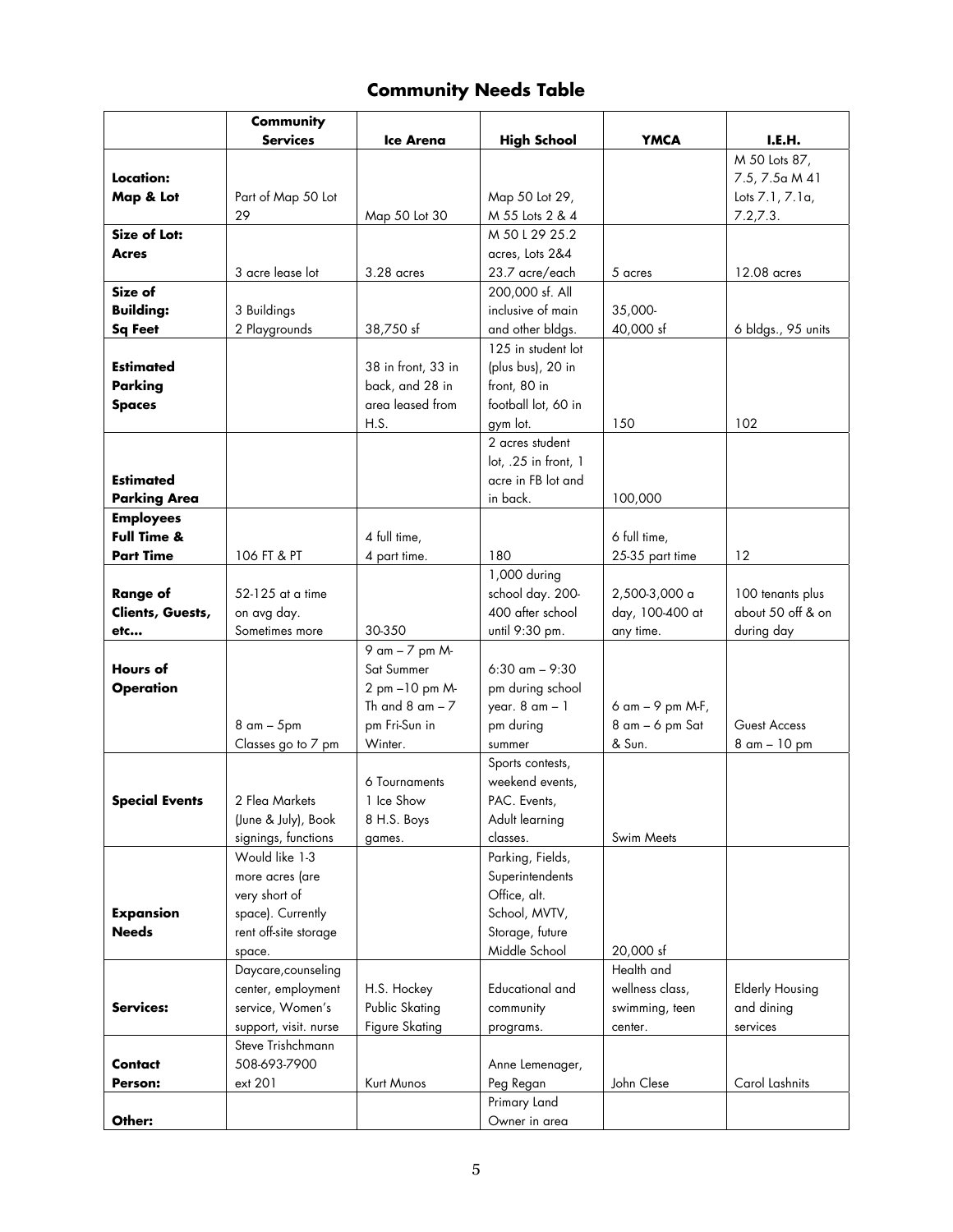### Results of the Planning Session



The teams focused mostly on the central part of the property north of the Edgartown – Vineyard Haven Road, where the new YMCA will be located. Most teams also made some suggestions about other adjacent properties, often suggesting various land swaps which would relocate projected facilities and could even include a site for the new Martha's Vineyard Hospital.

The following are some of the main features that recurred in most or all of the teams' proposals:

- Create a main crosswalk from the High School to the YMCA and Arena at the intersection with Village Road.
- Create shared parking area(s) for the YMCA, and the Ice Arena, Skate Park
- Maintain a green buffer along the Edgartown Vineyard Haven Road and increase the vegetation in front of the Arena and Skate Park
- Locate the proposed basketball court near the Skate Park to create an outdoor recreational area.
- Move the YMCA building closer to the YMCA than originally proposed. All Teams proposed moving it to the to the east and two Teams proposed moving it to the south as well.

The following pages describe the proposals of each team. Those suggestions noted above that were made by all Teams are not repeated.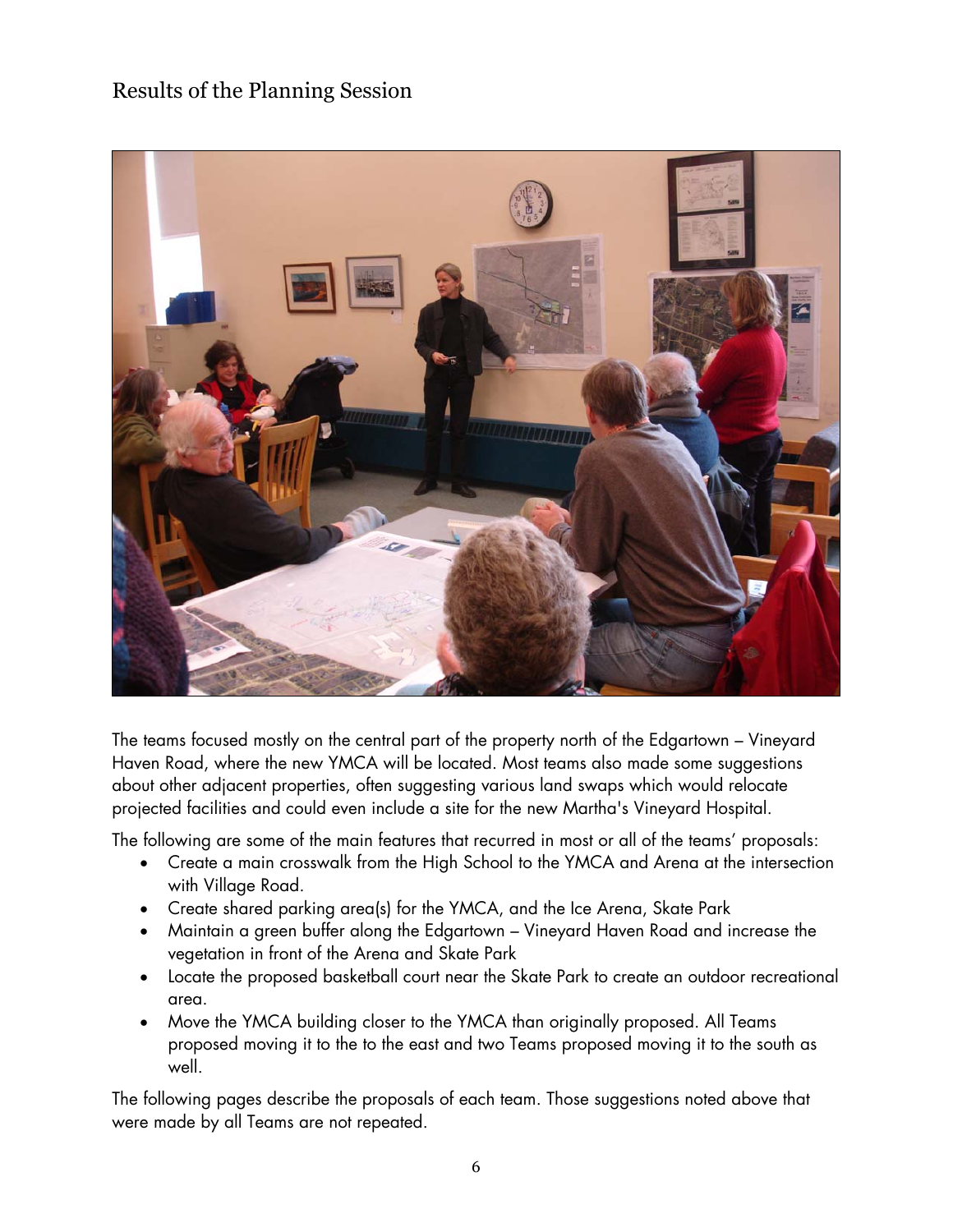#### **Team I**



Team 1 Members - Stephanie Mashek (presenter), John Clese, Ron DiOrio, Judy O'Donoghue, Christine Flynn, Priscilla Sylvia.

- Develop a road off Barnes Road, moving from Featherstone through the campus and out onto the ED-VH Road, thereby allowing access to all facilities while avoiding the blinker.
- Create pedestrian trail to Featherstone.
- Concentrate parking between Y and Ice Arena so both can share spaces; add some additional convenience parking in front of Y.
- Create a new road east of the Arena to serve the community facilities as well as the future housing.
- Keep parking close to café in the Y.
- Build the new hospital on the Middle School property or the Resident Homesite property
- Place the Superintendent's office close to the High School tennis courts, not North of ED-VH Road. Keep all school functions on South side of road.
- Place affordable housing in North East corner, behind Ice Arena, w/ access from Ice Arena.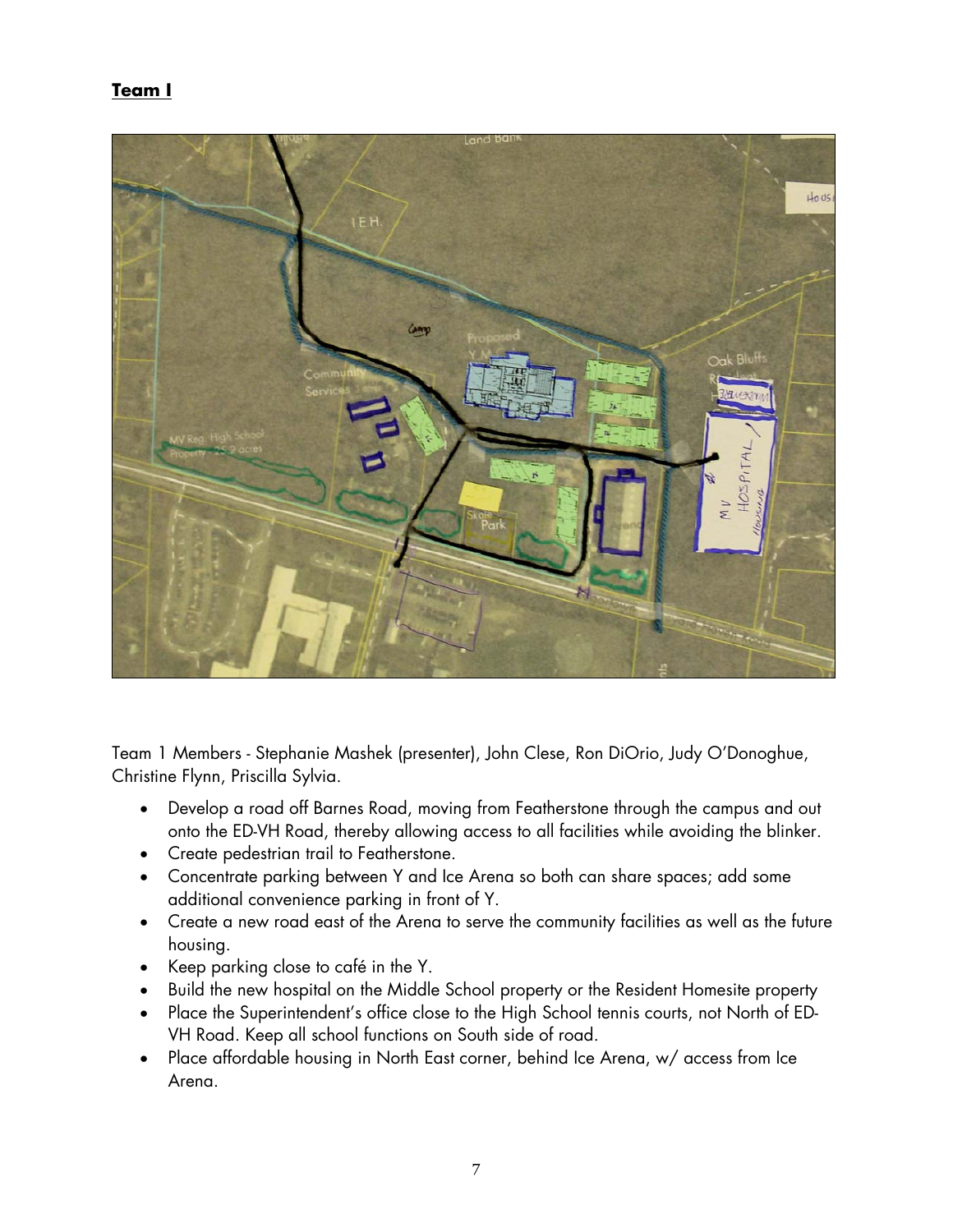#### **Team II**



Team II Members - Paul Foley (Presenter), Chuck Hughes, Michael Helgert, Robert Hensley, Anne Lemenager, Chris Murphy, and Ike Russell.

- Concentrate the parking on the east and south sides of Y building, with the east parking to be shared with Ice Arena.
- Develop a road between the resident homesite land and Ice Arena, swinging behind the Arena and in front of the Y.
- Leave Community Services parking the same.
- Place Y basketball court on the west side of Skate Park.
- Create a direct pedestrian path leading from the ED-VH Road to the front door of the Y.
- Build new sewage treatment plant (possibly on back side of Mormon property).
- Build new hospital North-West of Community Services.
- Create additional road from Y to hospital to ED-VH Road.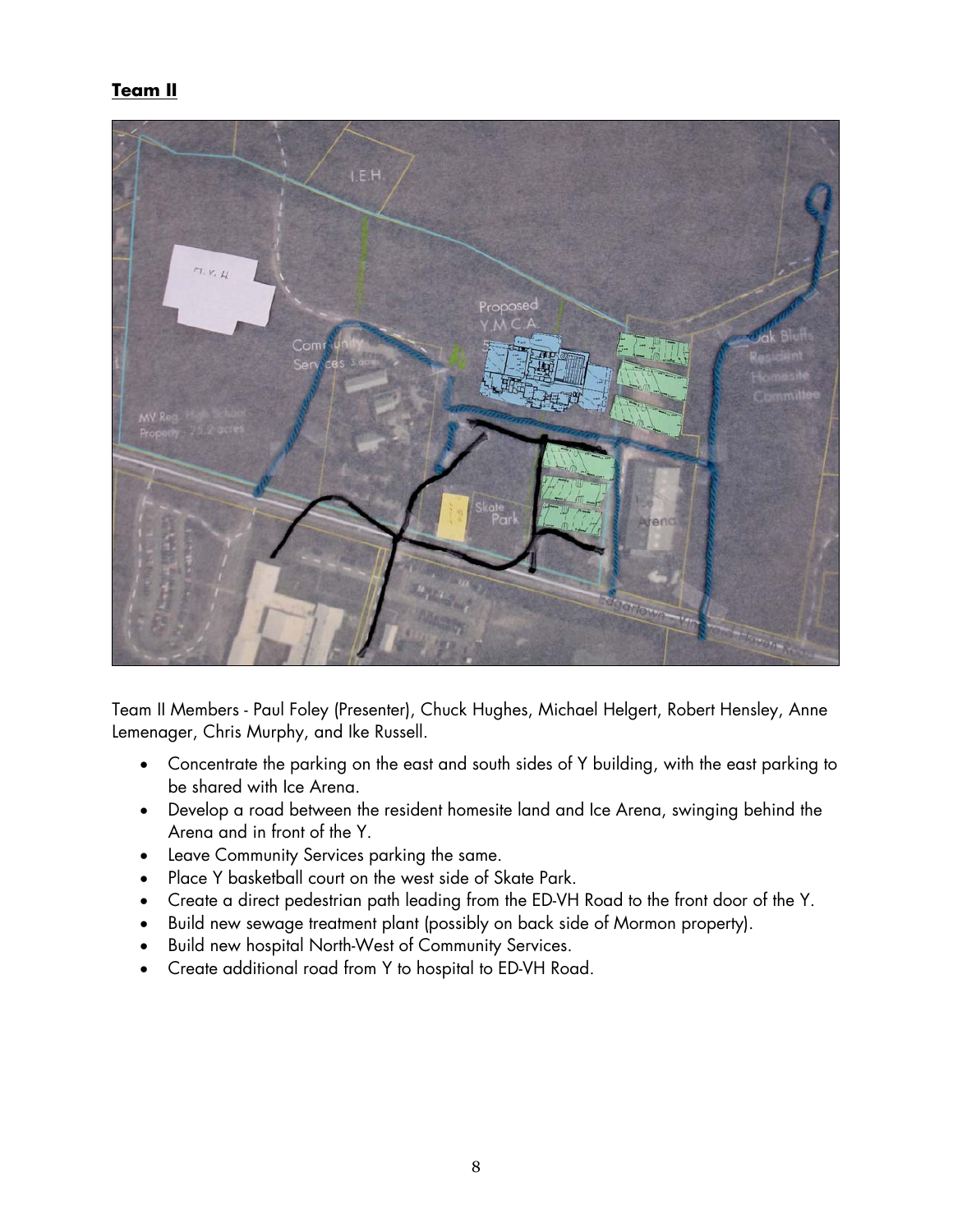#### **Team III**



Team III Members - Linda Thompson (Presenter), Mark Baumhofer, Bill Veno, and Jim Weiss.

- Create a feeling of a town center, with key recreational buildings clustered together and shared parking. Move the Y forward, close to the arena.
- Develop a courtyard in front of Y where you can see all activities, with paths to Skate Park, basketball court and Ice Area, where people can get food and/or drinks from café and sit outdoors and talk.
- Place Y basketball court between Skate Park and Ice Arena.
- Create loop road beginning east of Skate Park, moving around behind Skate Park and in front of entrance to Y, and coming back out onto current access road.
- Split Y parking all around the Y, except directly behind pool, giving direct access to Teen Center, pool and café. For swim meets, open the rear door so that extra parking can be used. Only the handicapped parking in the front would be paved.
- Create walkways between all major buildings.
- Leave the North-West corner of Y property for Y outdoor summer camping activities.
- Plan two pedestrian crosswalks; one at current access road, one at Skate Park.
- Develop a walkway parallel to ED-VH Road, right along the road to accommodate bus stop.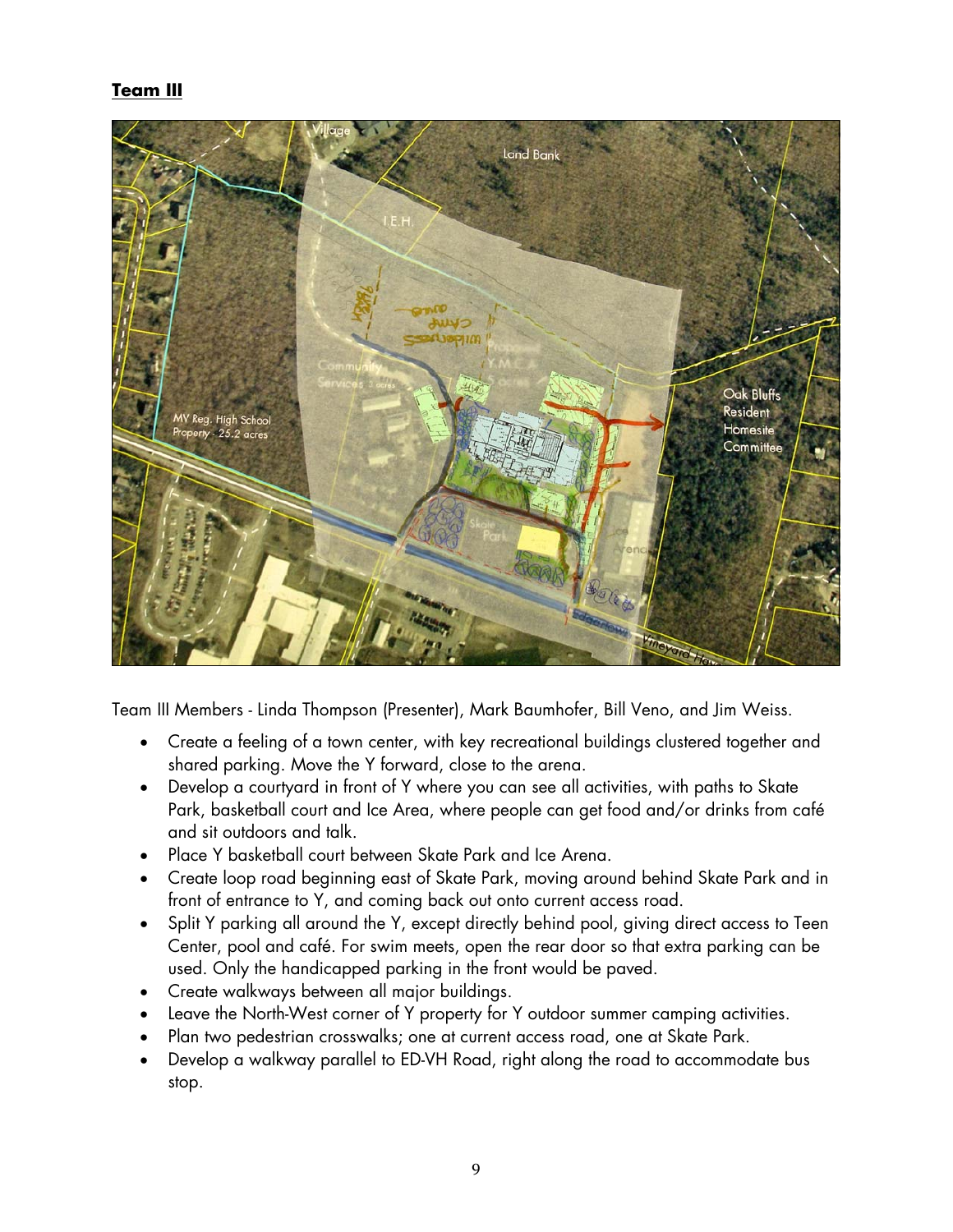#### **Team IV**



Team IV Members - David Morris (presenter), John Breckenridge, Kenneth Maclean, Judy McConnell, and David Wessling.

- Develop a separate access road to the proposed housing sites.
- Plan access to Ice Arena with signs reading "Arena Parking Only".
- Create small loop road and VTA stop off the main ED-VH Road.
- Split parking into 4 or 5 groups with trees in between.
- Encourage Y employees to park behind the building (North-West of building).
- Develop underpass under ED-VH Road. In short term, give kids a crossing light with manual button to stop traffic. An underpass in Boulder, twice as wide as it is long, was cited as an open, airy and safe solution.
- Place VTA stop in front of High School.
- Arena has a huge compressor that creates large amounts of continuous heat. Right now that heat is lost. The Y needs to heat its pool. Place buildings close together to utilize otherwise lost energy.
- Swap Mormon property with the Middle School site, keeping all school functions -- such as the Superintendent's office, teachers' housing, or more playing fields – concentrated on South side of ED-VH Road.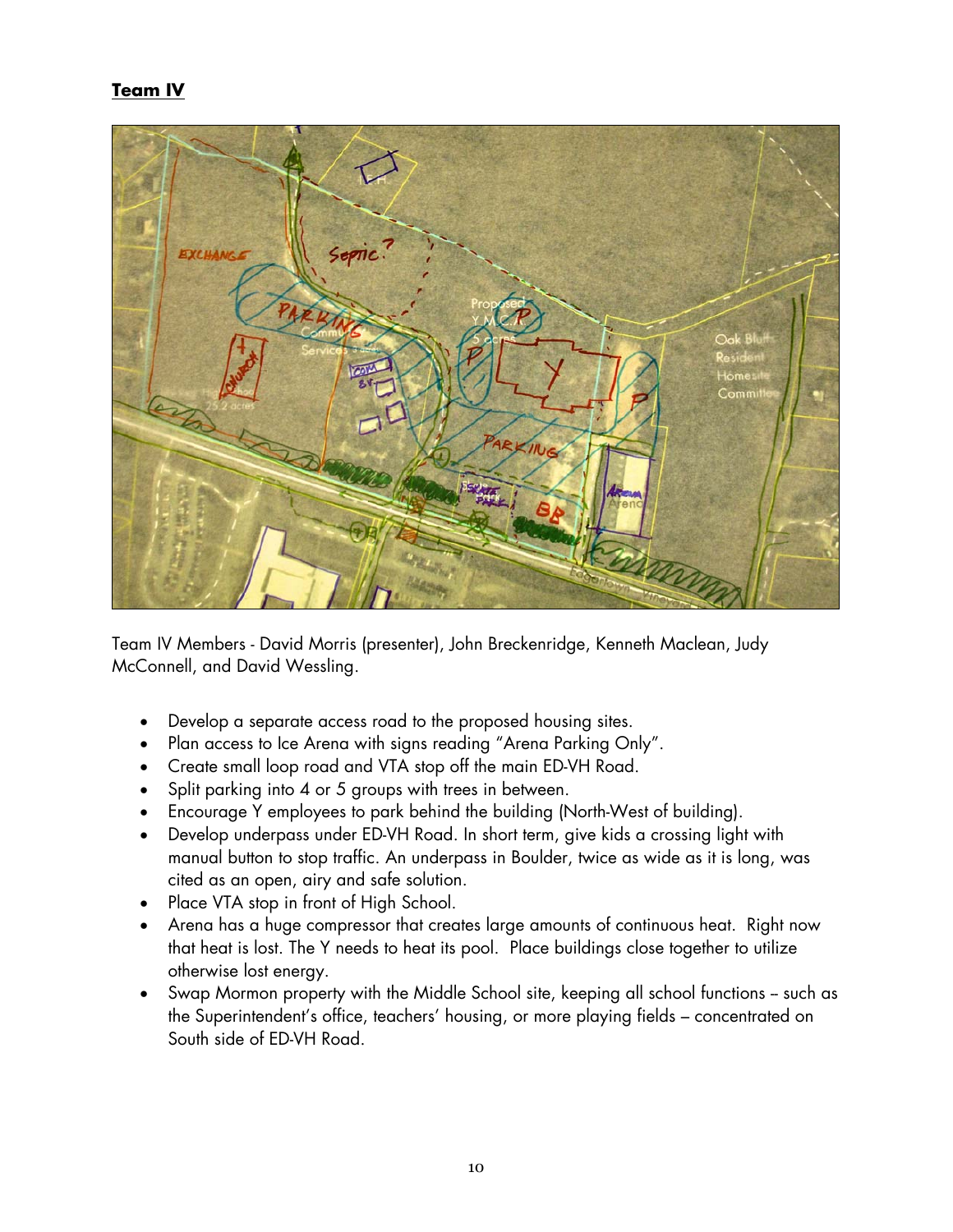#### **Team V**



Team V Members - Angela Grant (Presenter), Roxanne Ackerman, Tad Crawford, Mark London, and Duncan Pickard.

- Locate the Y closer to the road and next to the Arena where it would be more accessible from the High School and its parking lots, where it would create a dynamic with the Arena, and where its presence could help supervise the outdoor activities such as the Skate Park and the basketball court.
- Create a main pedestrian access directly from High School, crossing the ED-VH Road, continuing in front of Y to Ice Arena. Create an open space in front of the Y and Arena. This could include a small lane for vehicular drop-off to the Y and Arena.
- Create a road east of the Arena to serve the Y, Arena, and housing, similar to the road leading to Community Services and IEH.
- Create a main parking lot next to the Y and behind the Arena serving both functions.
- Possibly move the Future Educational Purposes on the behind the Mormon Church and use the Middle School site for the new hospital.
- Maintain housing sites along the east side of the Arena and behind the Arena.

Other Attendees: Judy Crawford, Jevon Rego, Michael Dutton, Harvey Beth, Janet Hefler (MV Times), and Max Hart (MV Gazette).